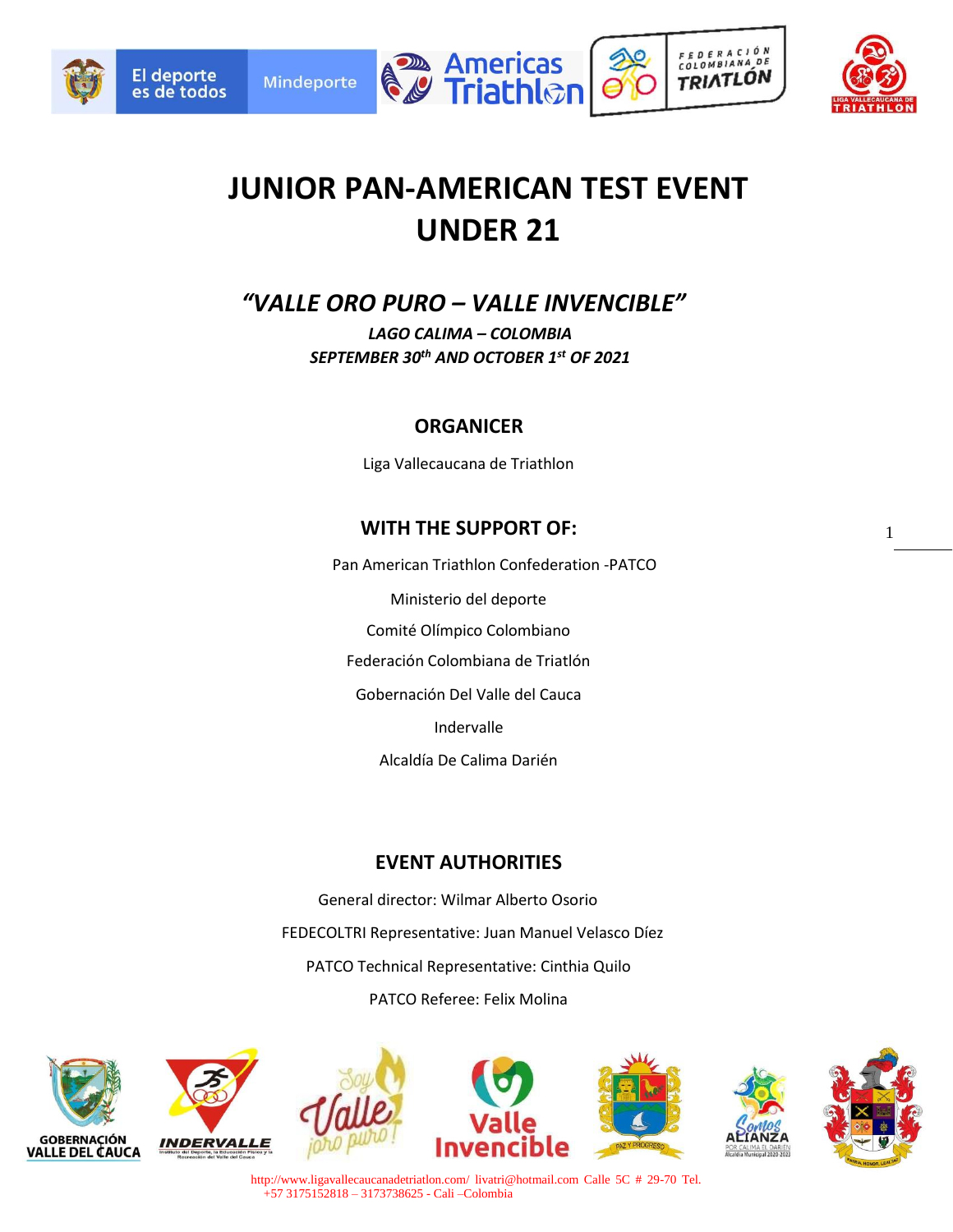







### **CATEGORY**

El deporte

The category under 21 (U21) includes athletes in the age range from 16 to 21 years old, with date of birth between 2000 and 2005.

#### **DISTANCES**

#### **Sprint distance**

(750m swim + 20Km bike + 5Km run).

- Swim: 750 m. (1 lap of 750 m. at public entrance # 4 Lago Calima).
- Bike: 20 Km (4 cycling laps of 5km, from la Parcelación Florencia up to 500m before De Berlín and back).
- Run: 5 Km (1 running course of 2.8km, from la Parcelación Florencia to Darién main park + 3 running laps of 800m, from Darién main park to firefighters returning by 6<sup>th</sup> street).

#### **SEGMENTS CHARACTERISTIC**



Lago Calima reservoir, water is usually calm and/or with weak currents, water temperature



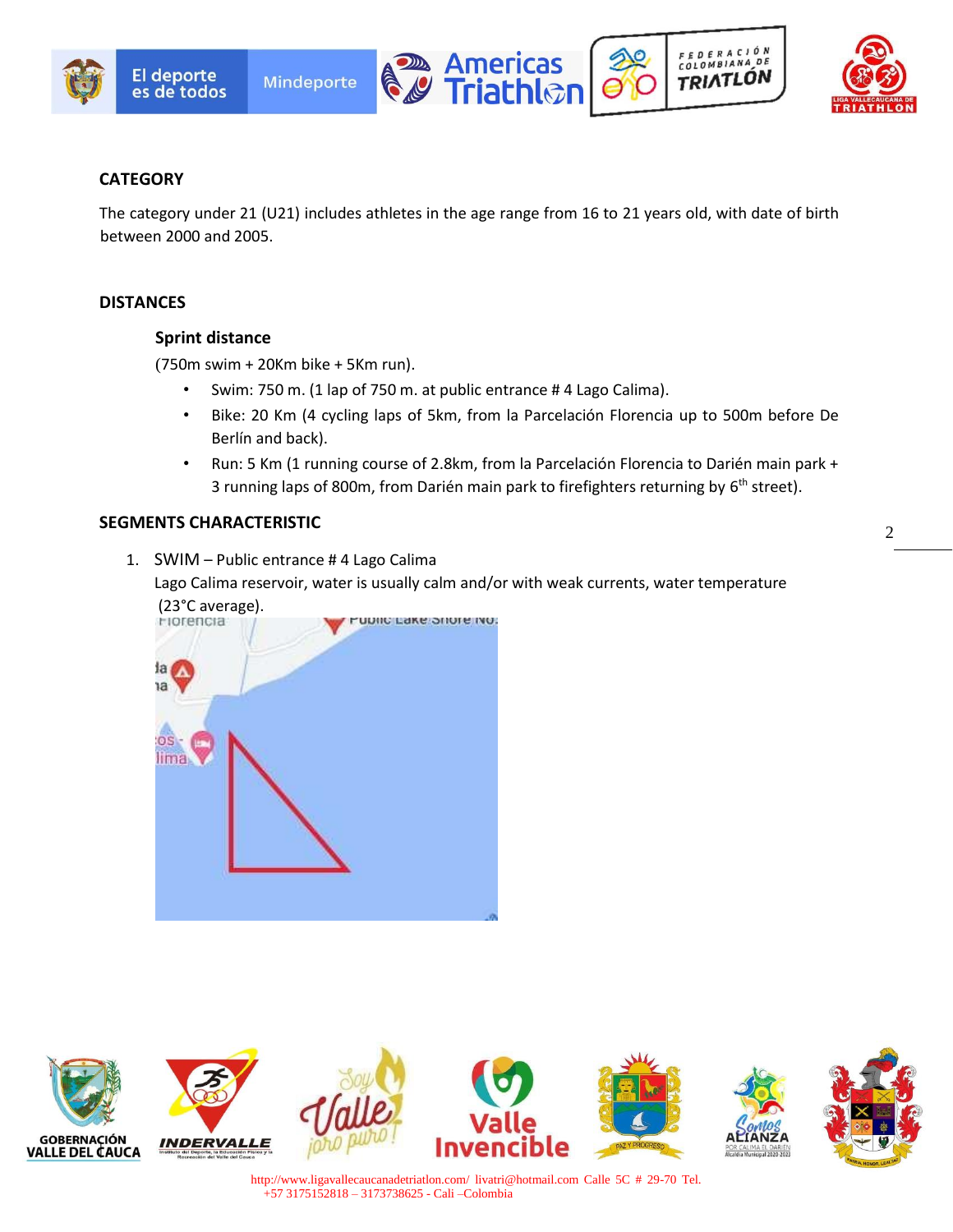

#### 2. LAKE SWIM TRANSITION TO BICYCLE PARK

Lake shore, Lago Calima public entrance # 4, to Parcelación Florencia, on Darién principal road to Tableros; 400 m. approximately. Surface is a mix of grass, soil and pavement until bicycle park.



### 3. BICYCLE PARK ON THE MAIN ROAD "DARIÉN A TABLEROS"

Parcelación Florencia, on Darién main road to Tableros 150 m. x 50 m. approximately. Pavement Surface.

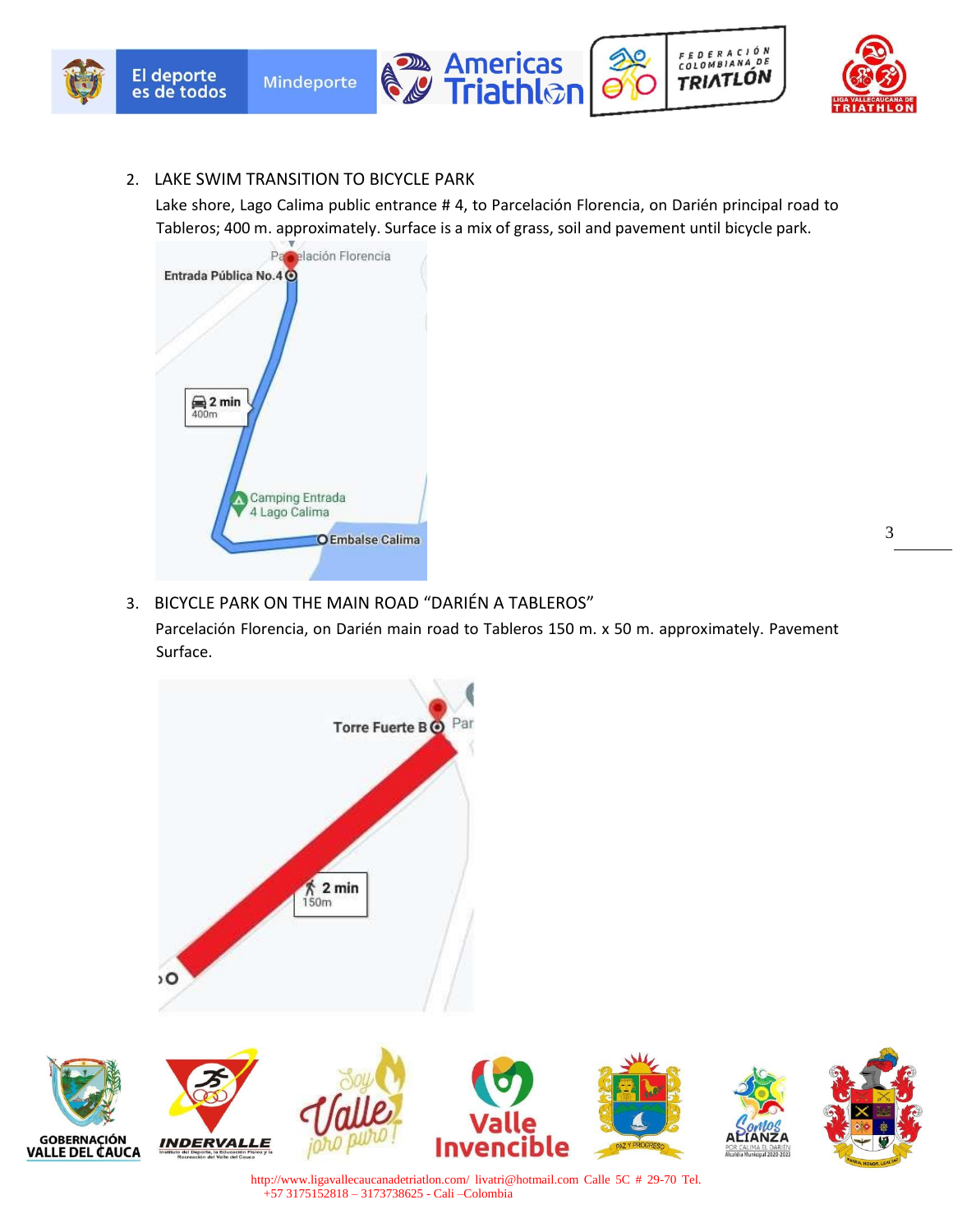





FEDERACIÓN<br>COLOMBIANA DE

TRIATLÓN

- 4. BICYCLE PARK TRANSITION TO CYCLING CIRCUIT 100 m approximately. Pavement surface.
- 5. BIKE

Cycling lap of 5km, from la Parcelación Florencia up to 500m before Berlín and back. 4 laps of 5km from entrance # 4 to 500m before Berlín. Pavement on varied terrain.













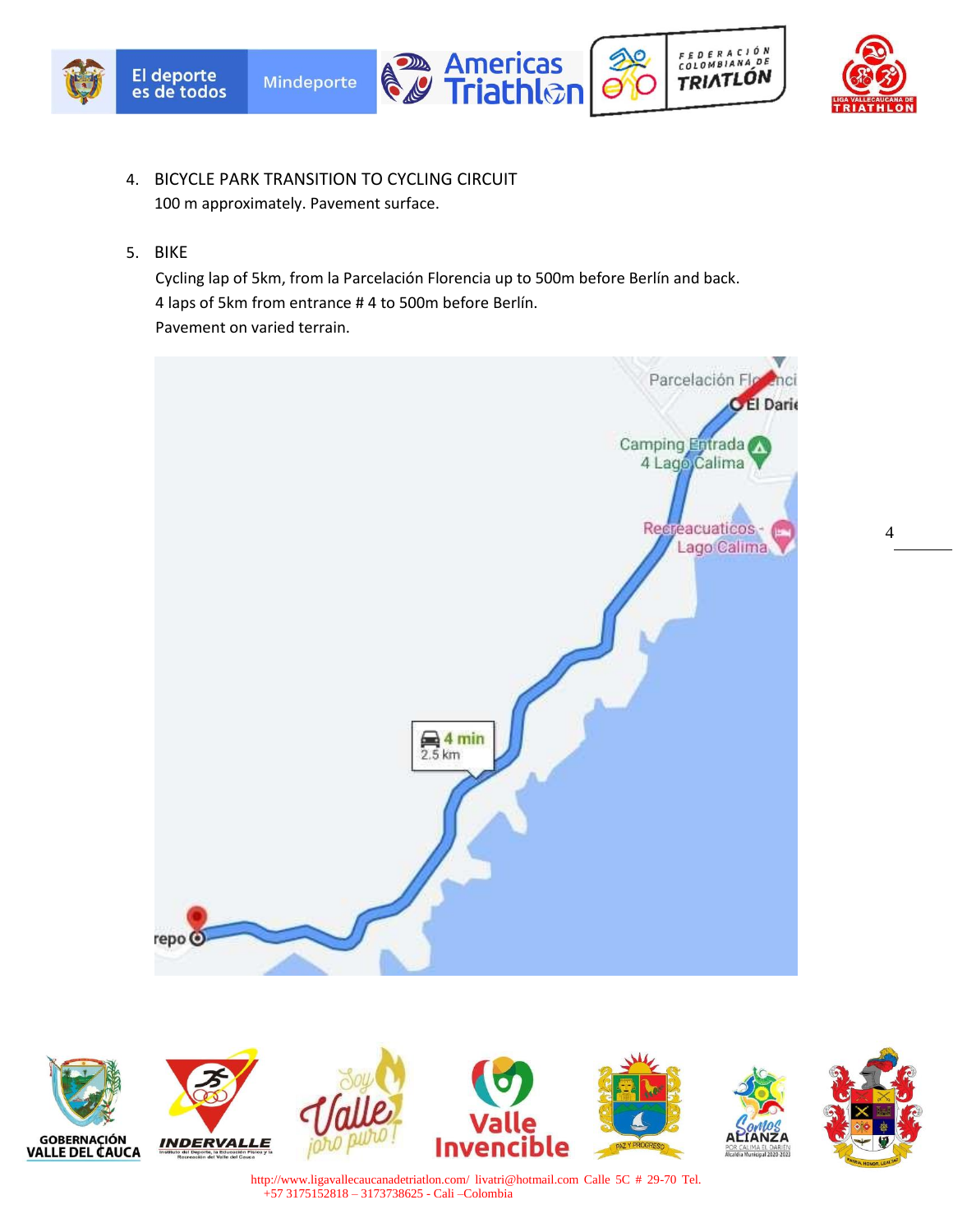







6. RUNNING

Pavement on varied terrain.

• Running course of 2.8km, from la Parcelación Florencia to Darién main park.



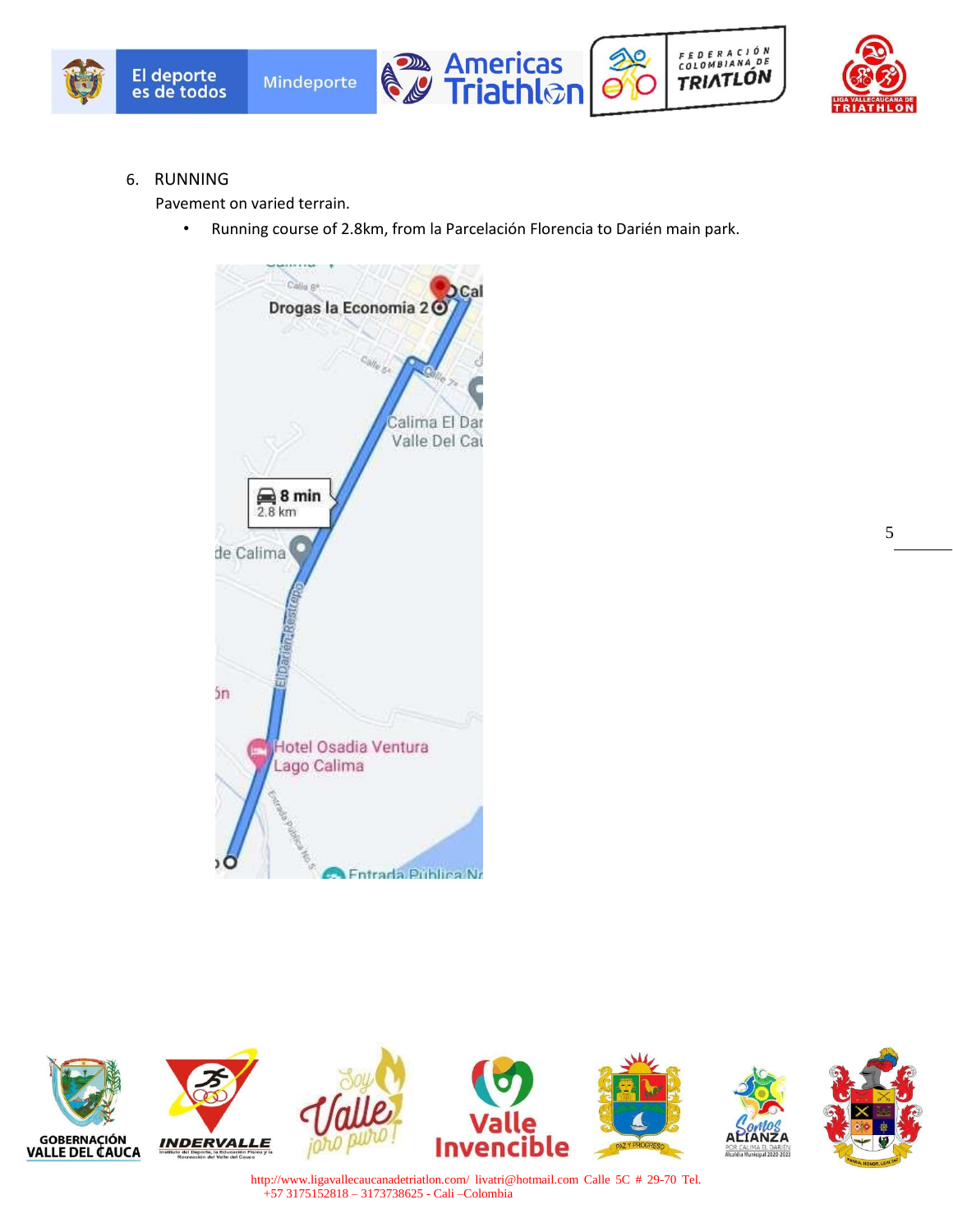





• Running lap of 800m, from Darién main park to firefighters returning by 6<sup>th</sup> street.



C

### **REGISTRATION**

Registration to the event can be made via the official website of World Triathlon,

Website World Triathlon

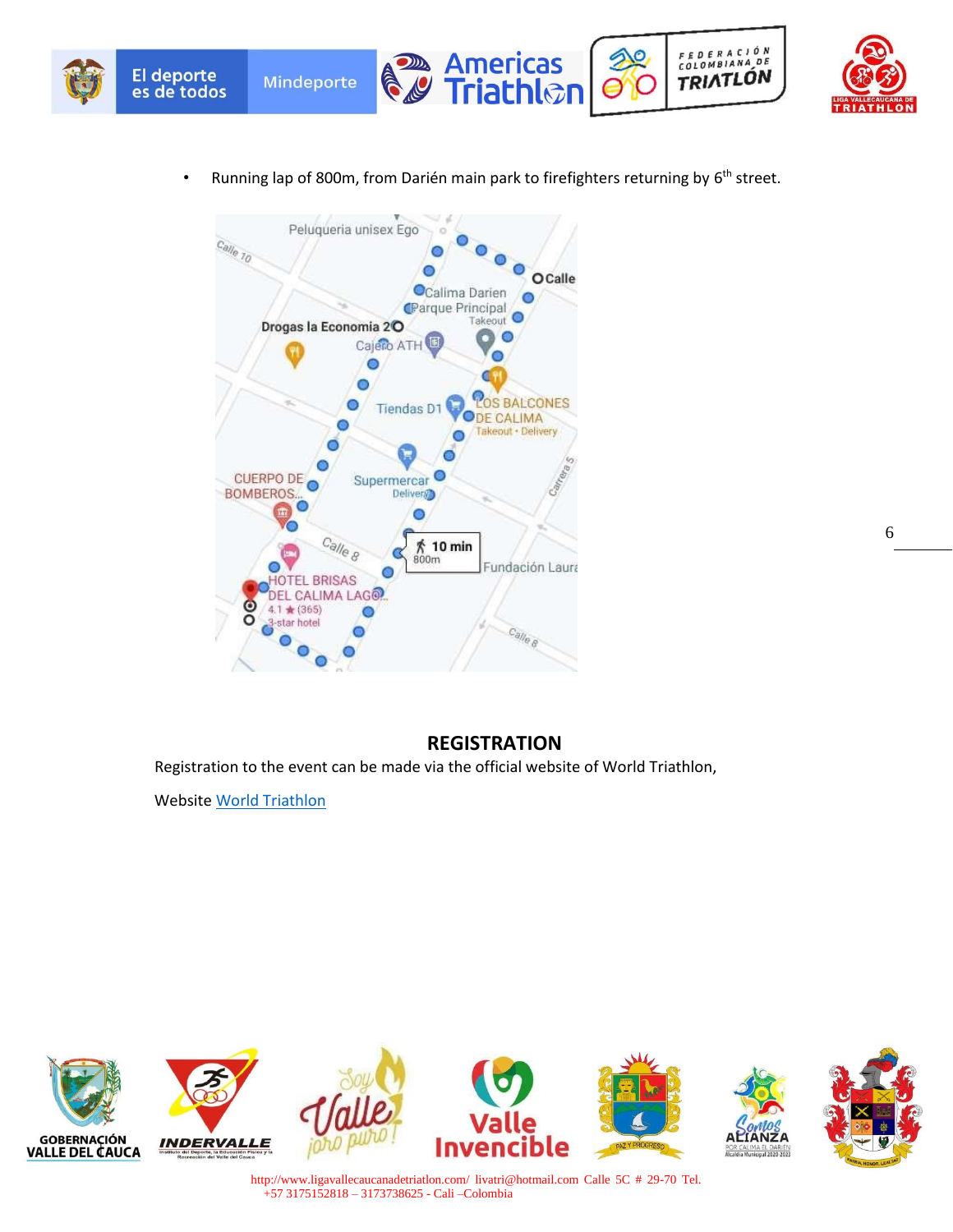





FEDERACIÓN

COLOMBIANA DE

TRIATLÓN

7

## **PRICE**

| <b>Registration price / Category</b>    | Full       |
|-----------------------------------------|------------|
|                                         | 20/09/2021 |
| Junior Pan-American Test Event Under 21 | 100usd     |

To receive more information about the event, you can contact the Communications Department of the Liga Vallecaucana de Triathlon.

Email address: livatri@hotmail.com





www.facebook.com/triathonvalle

- Athletes must provide proof of vaccination against Covid-19, with at least one (1) dose. During the registration process athletes will be asked to upload a copy of the vaccination card in PDF format.
- Everyone must do Check-mig to enter the country: Pre Registro Web (migracioncolombia.gov.co)
- Colombia Covid-19 general information. Información COVID-19 | Colombia Travel
	- International travelers entering Colombia do not need a negative PCR. All travelers are required to fill out a registration form before entering the country. It must be filled 24 hours before departure at the following link: migracioncolombia.gov.co
	- Nowadays, Colombia has 20 airlines in operation connecting 8 national destinations with 22 countries in the world.
	- A negative PCR test is not required for domestic travelers. Domestic travelers do not need to download and register into the movil app CoronApp
	- Information about Spain, from June 7, vaccinated travelers from all over the world will be able to enter to the country.
	- There are mobility restrictions in some destinations in the country depending on the level of contagion and occupation of the Intensive Care Units. However, since June 8, commercial establishments and other economic activities were reopened in the cities of Bogotá and

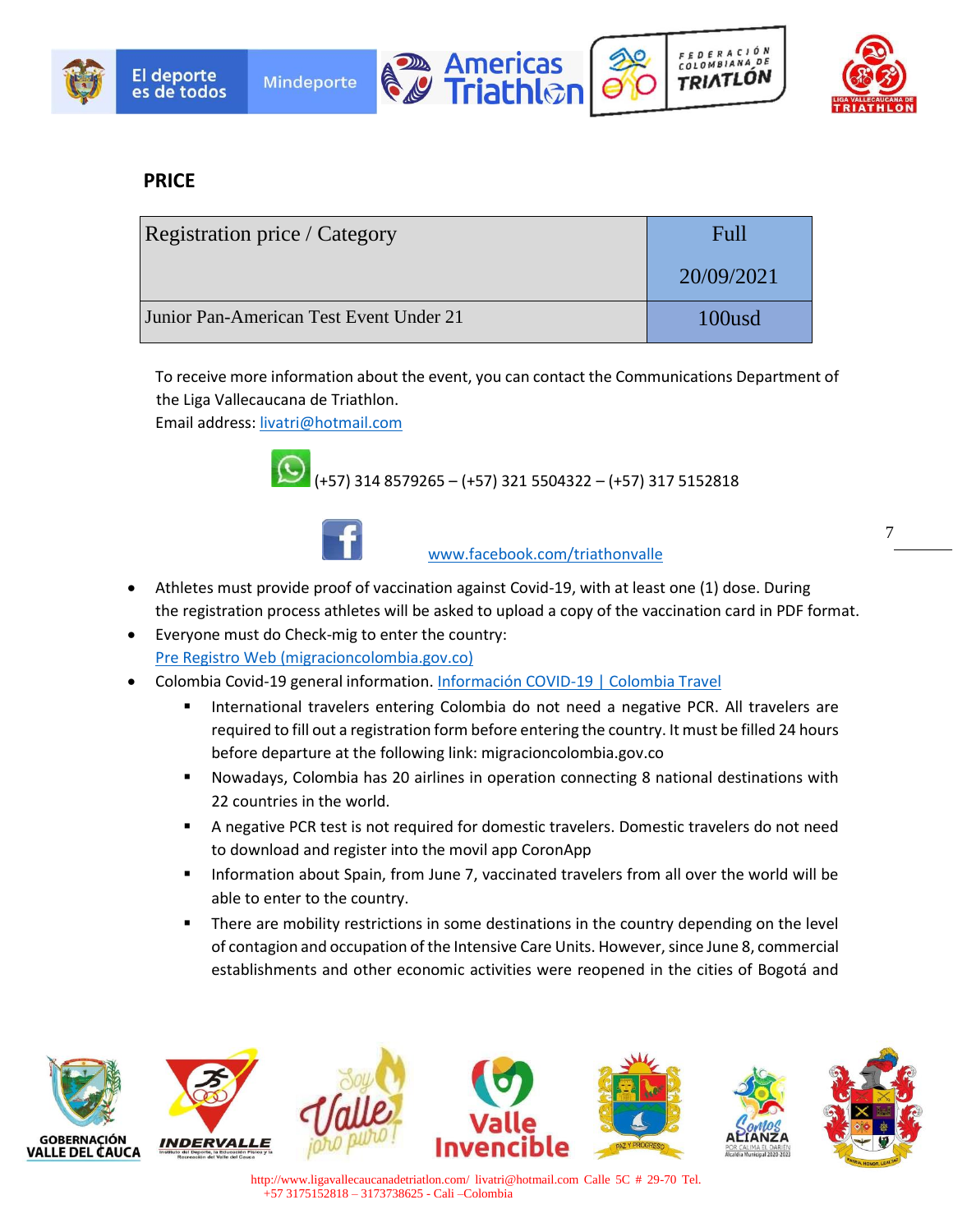





FEDERACIÓN

COLOMBIANA DE

TRIATLÓN

Medellín, maintaining all biosafety measures (face masks, social distancing, hand washing, ventilation), prioritizing outdoor activities and capacity controls.

### **SCHEDULE**

### **THURSDAY SEPTEMBER 30 – COLISEO EL DARIEN**

03:00 a 5:00 p.m. Athletes registration and kit delivery

5:00 p.m. Virtual Technical Conference Junior Pan American Test Event U21

### **FRIDAY OCTOBER FIRST- PUBLIC ENTRANCE # 4 LAGO CALIMA**

4:40 a.m. Bicycle Park Opening for all categories.

8:10 a.m. Bicycle Park closure for Junior Pan American Test Event U21

8:30 a.m. Start of Junior Pan American Test Event U21 Men

9:10 a.m. Bicycle Park closure for Junior Pan American Test Event U21 Women

9:30 a.m. Start of Junior Pan American Test Event U21 Women

11:00 a.m. Award ceremony in Darién main park

#### **AWARDS**

- All athletes who cross the finish line will be awarded a "Finisher" medal.
- Medals will be awarded to the first three places in the men's and women's event.

### **RECOMMENDATIONS**

#### **ATHLETES MUST:**

- Be responsible for your own safety and others safety.
- Use bicycle, wheels and attachments allowed by the WT competition rules.



8

http://www.ligavallecaucanadetriatlon.com/ livatri@hotmail.com Calle 5C # 29-70 Tel. +57 3175152818 – 3173738625 - Cali –Colombia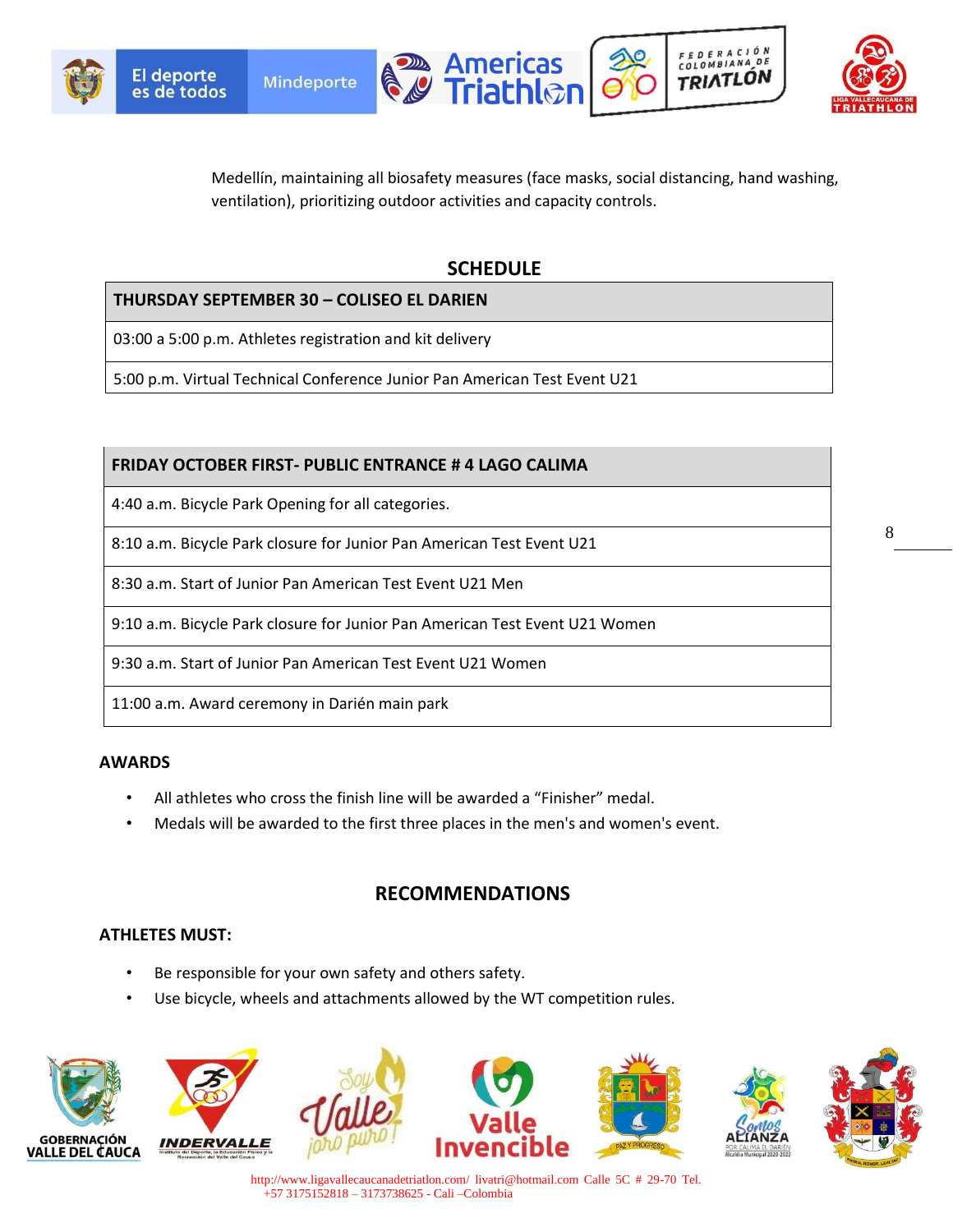





- Check the conditions of your own helmet.
- Run the **entire** competition with your torso covered.
- Make the entrance to the bicycles park at the established times.
- Execute the number of turns established in each segment and do not make roadblocks (turn before the buoys or returns).
- Goggles, swimming cap and wetsuit (if allowed) in the basket after swim segment/swimming.
- Helmet fastened before taking the bike off the rack.
- Mount after green line (mount line).
- Do drafting in a legal way, otherwise it will be penalized.
- Dismount before red line (dismount line).
- Unfasten helmet only after leaving the bike on the rack and no longer in contact with it
- Be aware of the penalties in the box penalty.
- Accept hydration only from the organization.
- Avoid the use of insults, aggressive, abusive and offensive language to any judge, support staff or athlete.

**HONOR COMMITTEE**

- Do not accept help from anyone during the competition.
- Return the chip after retiring or finishing the competition.
- The other rules will be governed by the current regulations of the **WT**.

|                                   | <b>HONOR COMMITTEE</b>                      |
|-----------------------------------|---------------------------------------------|
| Dr. Iván Duque Márquez            | President of Colombia                       |
| Dra. Clara Luz Roldán             | Governor of Valle del Cauca                 |
| Dr. Héctor Fabio Zapata Arias     | Mayor of Calima Darién                      |
| Dr. Guillermo Herrera Castaño     | Sport minister                              |
| Dr. Ciro Solano Hurtado           | President Colombian Olympic Committee       |
| Dr. Juan Manuel Velasco Díez      | President Colombian Triathlon Federation    |
| Dr. Carlos Felipe López           | Manager of Indervalle                       |
| Sr. Wilmar Alberto Osorio Murillo | President of Liga Vallecaucana de Triathlon |
|                                   |                                             |